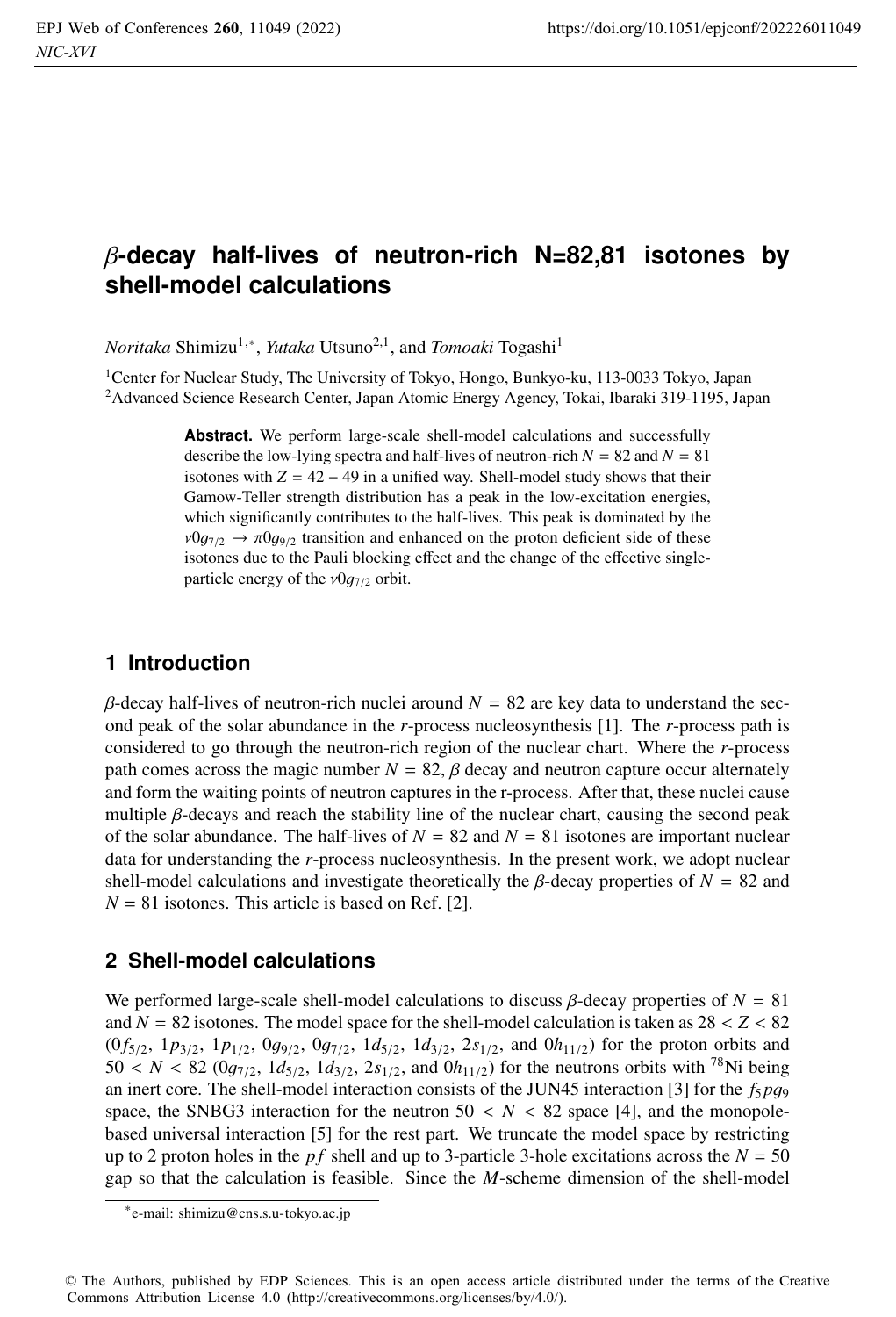Hamiltonian matrix reaches  $3.1 \times 10^9$  and is quite large, efficient usage of a supercomputer is essential. We employ the shell-model code KSHELL [6] for massively parallel computing. The Lawson method is applied to suppress the contamination of center-of-mass motion [7]. In Ref. [2], we demonstrated that the present shell-model interaction successfully reproduces the binding energies and low-lying spectra of  $N = 80, 81$ , and 82 nuclei, which confirms the validity of the present setup of the shell-model study.

#### **3 Results and discussions**

We employ the Lanczos strength function (LSF) method [8] to obtain the Gamow-Teller (GT) strength distribution. In this method, the initial state of the iterations is prepared as  $O(GT)|\phi_p\rangle$ , where  $O(GT)$  is the Gamow-Teller operator,  $\sigma\tau_{-}$ , and  $|\phi_p\rangle$  is the wave function of the parent nucleus. We performed 250 Lanczos iterations and evaluate the strength distribution in the subspace spanned by the Lanczos vectors. The quenching factor of the Gamow-Teller transition is taken as 0.7, which is widely used. We do not evaluate the firstforbidden transition since its contribution is expected to be rather unchanged [9] and can be absorbed into the quenching factor.



**Figure 1.** Gamow-Teller strength distribution of  $N = 82$  isotones, (a) <sup>131</sup>In, (b) <sup>130</sup>Cd, (c) <sup>129</sup>Ag, (d) <sup>128</sup>Pd, (e) <sup>127</sup>Rh, (f) <sup>126</sup>Ru, (g) <sup>125</sup>Tc, and (h) <sup>124</sup>Mn, provided by the shell-model calculations. The and red dotted lines denote the neutron separation energies and Q-values, respectively. The dashed lines are the folded strength functions by a Lorentzian with 1-MeV width. Revised from Ref. [2].

Figure 1 shows the GT strength distribution of  $N = 82$  isotones provided by the LSF method. While the strength of the low-energy peak of <sup>131</sup>In ( $Z = 49$ ) at around  $E_x = 2$  MeV is small, the strength grows gradually as the proton number decreases. In these isotones, the GT transition from the neutron  $0g_{7/2}$  orbit to the proton  $0g_{9/2}$  orbit is dominant for the  $\beta$ decay. At  $Z = 50$ , the proton  $0g_{9/2}$  orbit is fully occupied and suppresses the Gamow-Teller transition because of the Pauli blocking. With decreasing the proton number from 50 to 40, the proton  $0q_{9/2}$  orbit becomes vacant and the Pauli-blocking effect is weakened. Therefore, the GT strength is gradually enhanced as the proton number decreases till  $Z = 40$ . In addition, the evolution of the neutron  $0g_{7/2}$  orbit contributes coherently to this enhancement as follows.

Figure 2 shows the neutron effective single-particle energies (ESPEs) of  $N = 82$  isotones. The proton  $0g_{9/2}$  orbit is fully occupied at  $Z = 50$  and the ESPE of the neutron  $0g_{7/2}$  orbit is the lowest among the five orbits, as indicated by the experimental energy levels of  $^{131}Sn$ [10]. On the other hand, at  $Z = 40$  the proton  $0q_{9/2}$  orbit is vacant and the neutron  $0q_{7/2}$  orbit is raised up and approaches the Fermi level because of the strong attractive monopole force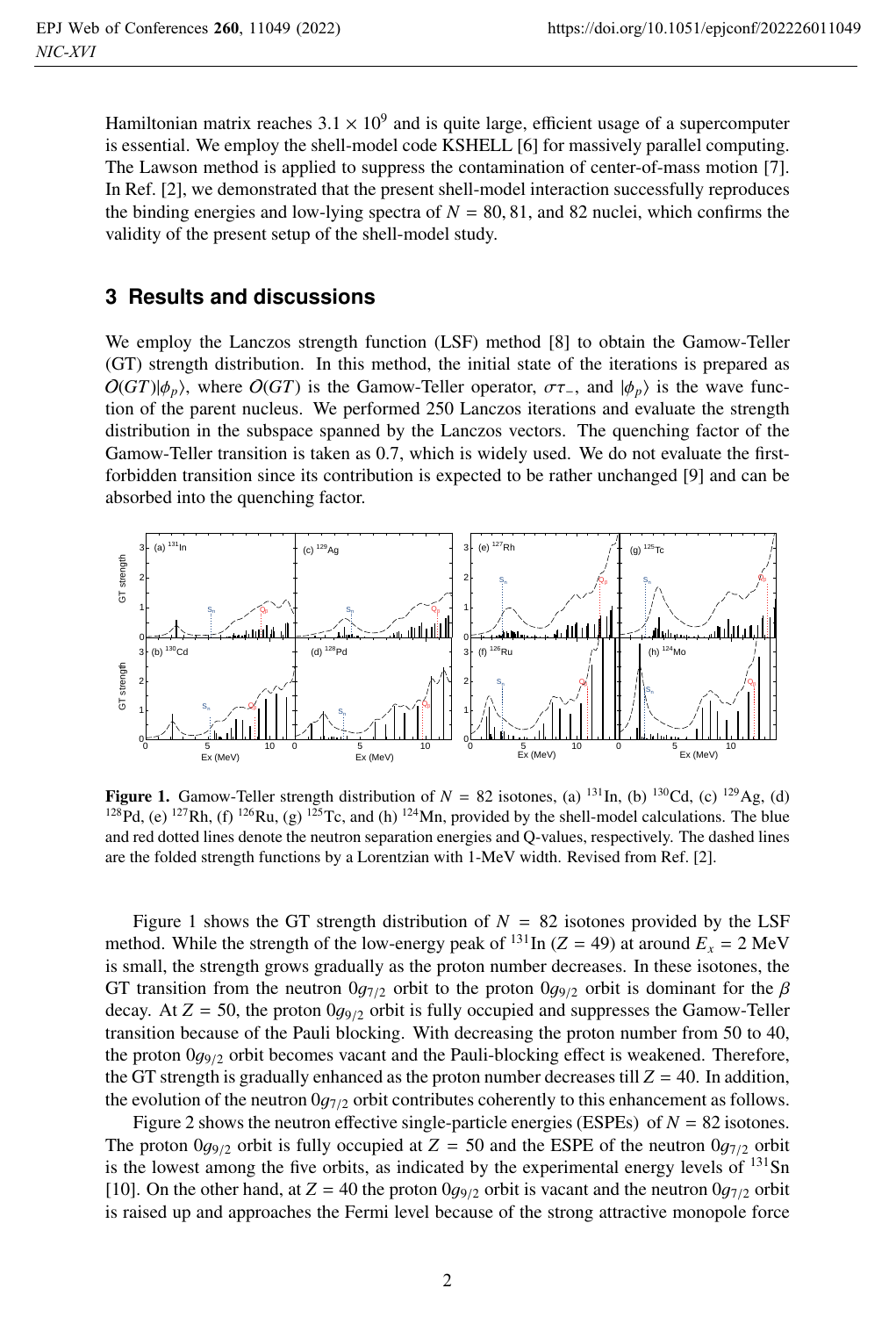

Figure 2. Neutron ESPEs of N=82 isotones. The blue solid, red solid, green dashed-dotted, green dashed, and black dotted lines denote the ESPEs of the neutron  $0h_{11/2}$ ,  $0g_{7/2}$ ,  $1d_{5/2}$ ,  $1d_{3/2}$ , and  $2s_{1/2}$ orbits.

between the  $\pi 0g_{9/2}$  and  $\nu 0g_{7/2}$  orbits. This strong attractive force is caused by a cooperative attraction of the central and tensor forces [5].

The half-lives are evaluated by accumulating the transition probabilities from the parent ground state to the daughter states whose excitation energies are below the  $Q<sub>β</sub>$  value. Figure 3 shows the beta-decay half lives of the  $N = 81$  and  $N = 82$  isotones. The present shell-model results shown as blue solid circles reproduce the experimental values quite well except that of  $131$ In. The half-lives provided by other theoretical models, such as preceding shell-model study [9], relativistic QRPA [11] and the gross theory with the KTUY mass formula [12, 13], are also shown in Fig. 3. These results show a certain overestimation, especially for  $N = 81$ isotones.



**Figure 3.**  $\beta$ -decay half-lives of  $N = 82$  (left panel) and  $N = 81$  (right panel) isotones. The red symbols with error bars denote the experimental values [14]. The blue circles, orange triangles, green squares, and brown inverted triangles denote those of the present shell-model study, the previous shell-model study [9], the relativistic QRPA [11], and the gross theory [13] with the KTUY mass formula [12], respectively.